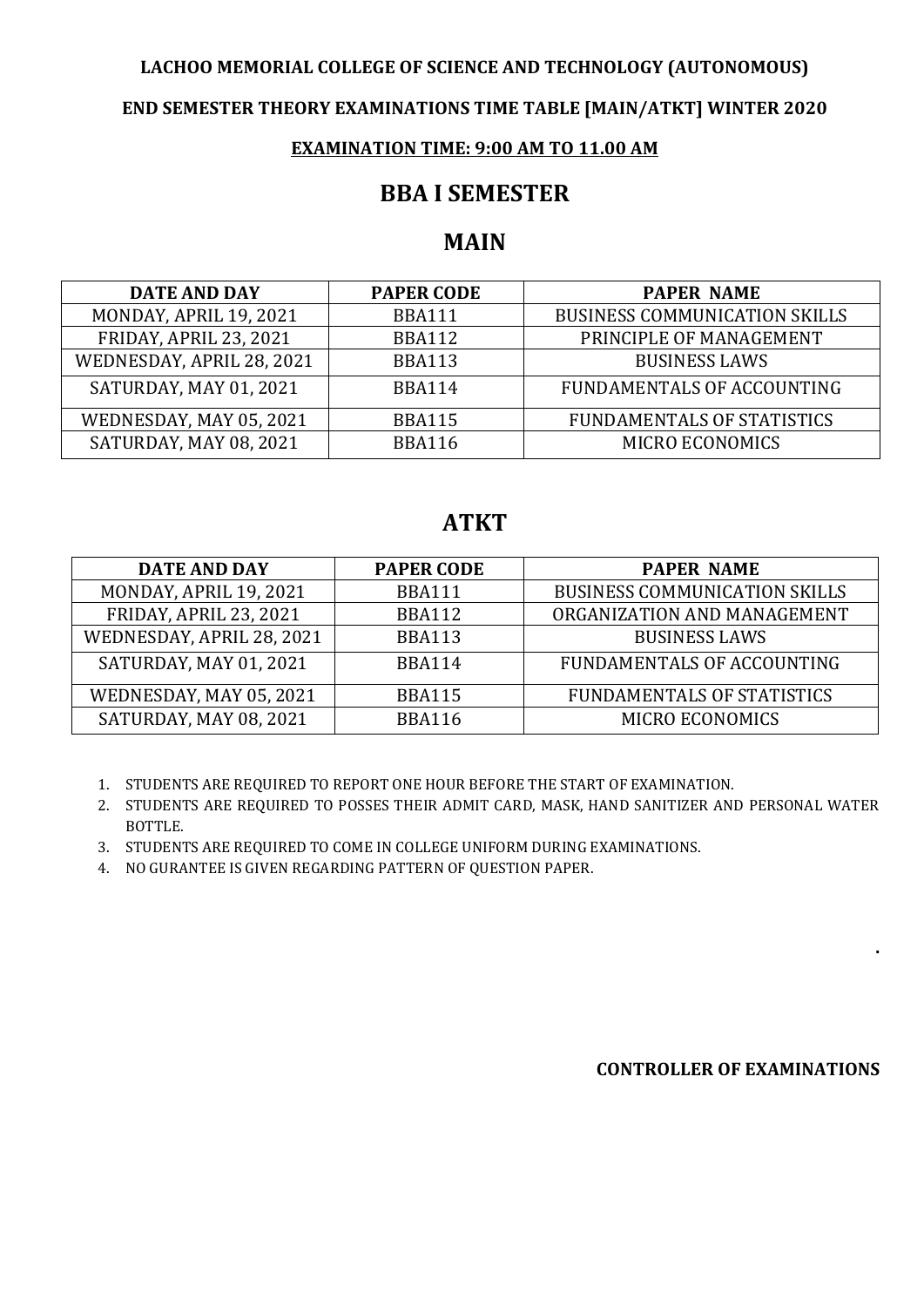### **LACHOO MEMORIAL COLLEGE OF SCIENCE AND TECHNOLOGY (AUTONOMOUS)**

### **END SEMESTER THEORY EXAMINATIONS TIME TABLE [MAIN/ATKT] WINTER 2020**

### **EXAMINATION TIME: 9:00 AM TO 11.00 AM**

### **BBA III SEMESTER**

# **MAIN**

| <b>DATE AND DAY</b>           | <b>PAPER CODE</b> | <b>PAPER NAME</b>                    |
|-------------------------------|-------------------|--------------------------------------|
| SATURDAY, APRIL 17, 2021      | <b>BBA311</b>     | <b>BUSINESS ENVIRONMENT</b>          |
| THURSDAY, APRIL 22, 2021      | <b>BBA312</b>     | MARKETING MANAGEMENT                 |
| TUESDAY, APRIL 27, 2021       | <b>BBA313</b>     | PRODUCTION AND OPERATIONS MANAGEMENT |
| <b>FRIDAY, APRIL 30, 2021</b> | <b>BBA314</b>     | ORGANIZATIONAL BEHAVIOUR             |
| <b>TUESDAY, MAY 04, 2021</b>  | <b>BBA315</b>     | <b>CORPORATE ACCOUNTING</b>          |
| <b>FRIDAY, MAY 07, 2021</b>   | <b>BBA316</b>     | <b>BUSINESS ETHICS AND ETHOS</b>     |

## **ATKT**

| DATE AND DAY                  | <b>PAPER CODE</b> | <b>PAPER NAME</b>                    |
|-------------------------------|-------------------|--------------------------------------|
| SATURDAY, APRIL 17, 2021      | <b>BBA311</b>     | PERSONALITY DEVELOPMENT              |
| THURSDAY, APRIL 22, 2021      | <b>BBA312</b>     | MARKETING MANAGEMENT                 |
| TUESDAY, APRIL 27, 2021       | <b>BBA313</b>     | PRODUCTION AND OPERATIONS MANAGEMENT |
| <b>FRIDAY, APRIL 30, 2021</b> | <b>BBA314</b>     | ORGANIZATIONAL BEHAVIOR              |
| <b>TUESDAY, MAY 04, 2021</b>  | <b>BBA315</b>     | <b>CORPORATE ACCOUNTING</b>          |
| FRIDAY, MAY 07, 2021          | <b>BBA316</b>     | APPLIED INFORMATION TECHNOLOGY       |

1. STUDENTS ARE REQUIRED TO REPORT ONE HOUR BEFORE THE START OF EXAMINATION.

2. STUDENTS ARE REQUIRED TO POSSES THEIR ADMIT CARD, MASK, HAND SANITIZER AND PERSONAL WATER BOTTLE.

3. STUDENTS ARE REQUIRED TO COME IN COLLEGE UNIFORM DURING EXAMINATIONS.

4. NO GURANTEE IS GIVEN REGARDING PATTERN OF QUESTION PAPER.

**CONTROLLER OF EXAMINATIONS**